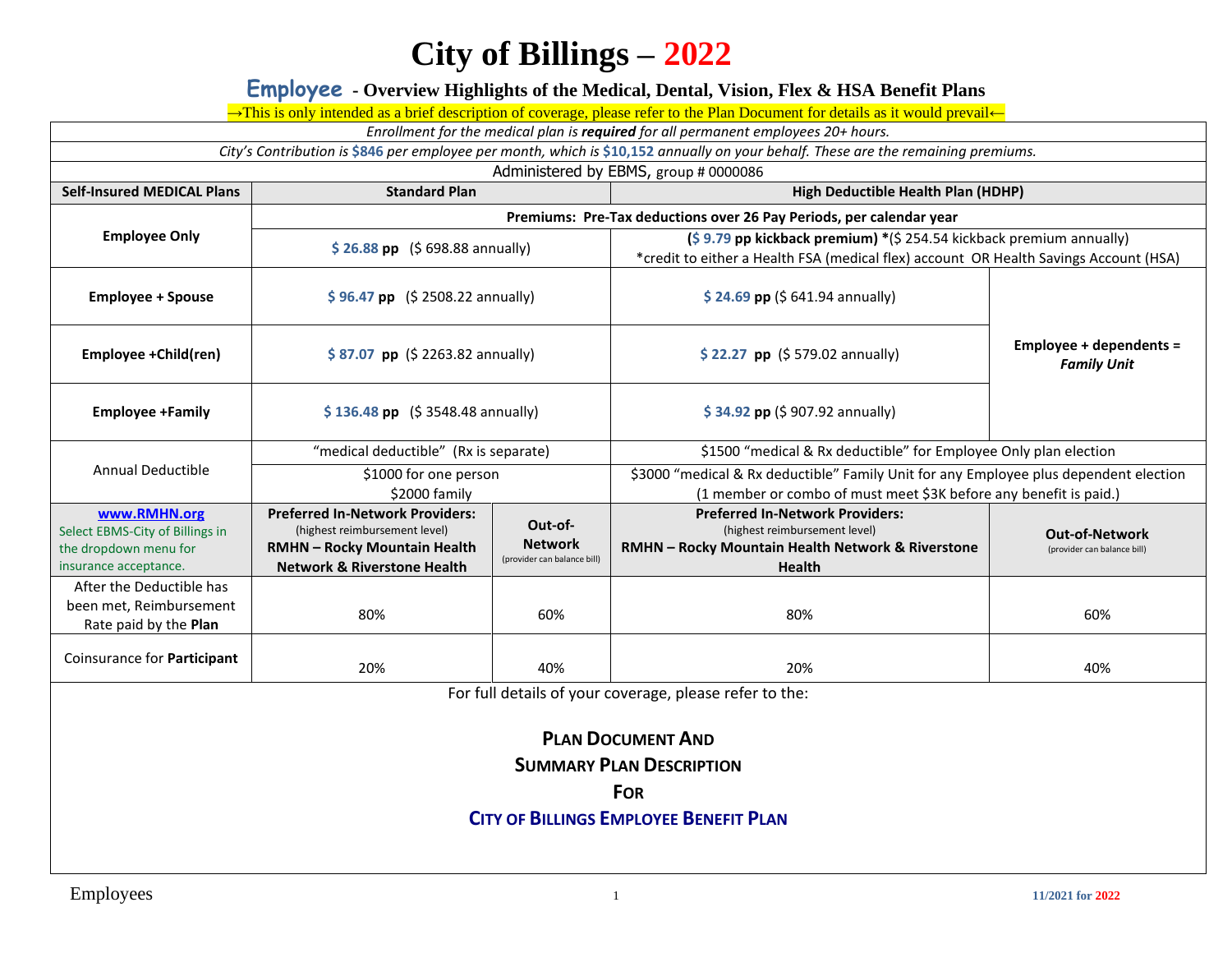**Employee - Overview Highlights of the Medical, Dental, Vision, Flex & HSA Benefit Plans**

→This is only intended as a brief description of coverage, please refer to the Plan Document for details as it would prevail←

| <b>PRESCRIPTIONS/Rx</b>                                                                                                                                                                                                                                                                                                                                                            | <b>Standard Health Plan</b>                                                                                                                                                                                                                                                                                                                                                                                                                                                                                                                                                                                                                                                  | <b>High Deductible Health Plan (HDHP)</b>                                                                                                                              |  |  |  |
|------------------------------------------------------------------------------------------------------------------------------------------------------------------------------------------------------------------------------------------------------------------------------------------------------------------------------------------------------------------------------------|------------------------------------------------------------------------------------------------------------------------------------------------------------------------------------------------------------------------------------------------------------------------------------------------------------------------------------------------------------------------------------------------------------------------------------------------------------------------------------------------------------------------------------------------------------------------------------------------------------------------------------------------------------------------------|------------------------------------------------------------------------------------------------------------------------------------------------------------------------|--|--|--|
| THERE IS NO COORDINATION OF BENEFITS WITH Pharmacy/Rx services                                                                                                                                                                                                                                                                                                                     |                                                                                                                                                                                                                                                                                                                                                                                                                                                                                                                                                                                                                                                                              |                                                                                                                                                                        |  |  |  |
| <b>MAIL-ORDER Rx</b>                                                                                                                                                                                                                                                                                                                                                               | No Deductible on maintenance, mail-order miRx, under the Standard<br>Plan.                                                                                                                                                                                                                                                                                                                                                                                                                                                                                                                                                                                                   | Under HDHP, Participant Pays 100% of RX Costs for maintenance, mail-order miRx at the<br>time of purchase. Once their medical/Rx deductible is met, copays will apply. |  |  |  |
| Mandatory for                                                                                                                                                                                                                                                                                                                                                                      |                                                                                                                                                                                                                                                                                                                                                                                                                                                                                                                                                                                                                                                                              | Preventive formulary medications will be covered at appropriate copay level and will<br>not be subject to the HDHP deductible.                                         |  |  |  |
| Maintenance/long-term<br>treatment medications                                                                                                                                                                                                                                                                                                                                     | Generic: \$5/30 days, \$10/31-90 days<br>Preferred Brand: \$30/30 days, \$60/60 days, \$90/90 days<br>Non-Preferred Brand: \$45/30 days, \$90/60 days, \$135/90 days                                                                                                                                                                                                                                                                                                                                                                                                                                                                                                         | Generic: \$5/30 days, \$10/31-90 days<br>Preferred Brand: \$30/30 days, \$60/60 days, \$90/90 days<br>Non-Preferred Brand: \$45/30 days, \$90/60 days, \$135/90 days   |  |  |  |
|                                                                                                                                                                                                                                                                                                                                                                                    | miRx Pharmacy is mandatory for all prescriptions considered to be maintenance medications. Such medications include, but are not limited to, high blood pressure,<br>birth control, high cholesterol, heart disease, diabetes, asthma, etc. Medications will be dispensed as a generic, if available, instead of its brand name product. A<br>penalty will be added to the co-pay if brand name is dispensed, over generic. For your 1st fill at miRx, you will need to complete the miRx patient profile form<br>obtained online at: www.mirxpharmacy.com or www.ebms.com If you are a new city participant and need to transfer scripts into miRx, a transfer form is also |                                                                                                                                                                        |  |  |  |
| Phone: 869-6551<br>Fax: 869-6552<br>Email: miRx@ebms.com                                                                                                                                                                                                                                                                                                                           | available on both websites. To determine if your medication is considered <i>preventive</i> , please see the <i>preventive</i> formulary on your miBenefits website or call the<br>→ miRx will mail you your Rx unless you call and request to pick it up at: 993 S 24th Street W, STE A.<br>Magellan Customer Care number on your EBMS ID card.<br>Hours: Mon.-Fri. 8am-6pm & Sat. 8am-noon                                                                                                                                                                                                                                                                                 |                                                                                                                                                                        |  |  |  |
| PLEASE NOTE: Maintenance medications & Specialty medication are <i>mandatory</i> through miRx.<br>Participants are encouraged to start at miRx for their acute/short-term Retail tx scripts, if miRx is not able to fill, they will route the member to the appropriate pharmacy.<br>Even if Retail Rx purchased at miRx, it will still process according to the Retail structure. |                                                                                                                                                                                                                                                                                                                                                                                                                                                                                                                                                                                                                                                                              |                                                                                                                                                                        |  |  |  |
|                                                                                                                                                                                                                                                                                                                                                                                    | Deductible, under Standard Plan: \$100 for one person/\$200 per family                                                                                                                                                                                                                                                                                                                                                                                                                                                                                                                                                                                                       | Under HDHP, Participant Pays 100% of RX Costs at the time of purchase.<br>Once their medical/Rx deductible is met, copays will apply.                                  |  |  |  |
| <b>RETAIL</b><br><b>Pharmacy Rx</b><br>(ex: Osco, Wal-Mart, Target, etc.)                                                                                                                                                                                                                                                                                                          | Generic: \$5<br>Preferred Brand: 20% (min-\$30; max-\$60)<br>Non-Preferred Brand: 40% (min-\$50; max-\$100)                                                                                                                                                                                                                                                                                                                                                                                                                                                                                                                                                                  | Generic: \$5<br>Preferred Brand: 20% (min-\$30; max-\$60)<br>Non-Preferred Brand: 40% (min-\$50; max-\$100)                                                            |  |  |  |
| Acute/short-term<br>treatment medications                                                                                                                                                                                                                                                                                                                                          | Retail benefits cover a one-time grace fill at a local pharmacy to help establish maintenance therapy for certain maintenance medications. Medications above that<br>fall under the acute, as needed, or short-term status will be available for retail benefits. Limited to 30-day supply.<br>$\rightarrow$ If acute/short term script is filled at miRx, it will still process under the acute/short-term deductible/copays.<br>Prescriptions requiring compounding will need to be utilized under the retail benefit, at specific compounding pharmacies.                                                                                                                 |                                                                                                                                                                        |  |  |  |
| <b>SPECIALITY</b><br>miRx Pharmacy                                                                                                                                                                                                                                                                                                                                                 | Deductible, under Standard Plan: \$100 for one person/\$200 per family                                                                                                                                                                                                                                                                                                                                                                                                                                                                                                                                                                                                       | Under HDHP, Participant Pays 100% of RX Costs at the time of purchase.<br>Once their medical/Rx deductible is met, copays will apply.                                  |  |  |  |
| $m\ddot{\textbf{\textit{B}}}\textbf{\textit{X}}^{\text{D}}$                                                                                                                                                                                                                                                                                                                        | Generic: \$75, Preferred & Non-Preferred Brand: \$125                                                                                                                                                                                                                                                                                                                                                                                                                                                                                                                                                                                                                        | Generic: \$75, Preferred & Non-Preferred Brand: \$125                                                                                                                  |  |  |  |
| Mandatory for<br><b>Maintenance or Acute</b><br>treatment specialty<br>medications                                                                                                                                                                                                                                                                                                 | Use of Specialty Pharmacy Services contracted through the miRx Pharmacy will be mandatory for Covered Person's using injectable biopharmaceuticals and other<br>medication therapies for conditions such as cystic fibrosis, RSV growth hormone deficiency, hepatitis, HIV/AIDS, solid organ transplants, multiple sclerosis,<br>rheumatoid arthritis, and some other autoimmune diseases. These benefits are limited to a maximum of a 30-day supply.<br>>To enroll, call miRx Pharmacy (406) 869-6551 or 1 (866) 894-1496 or visit the website at www. ebms.com                                                                                                            |                                                                                                                                                                        |  |  |  |
| <b>Rx Claims</b>                                                                                                                                                                                                                                                                                                                                                                   | Pharmacy Benefit Manager(PBM) is Magellan Rx Management Ph: 800-424-7908                                                                                                                                                                                                                                                                                                                                                                                                                                                                                                                                                                                                     |                                                                                                                                                                        |  |  |  |
| <b>Mandatory Rx requirements since</b><br>1/2012                                                                                                                                                                                                                                                                                                                                   | Mandatory generic prescription medications, when available, unless the prescribing physician requires a name brand is medically necessary. Will need to provide<br>documentation for EBMS Rx to set up override. Otherwise you will be responsible for cost difference from generic to brand & co-pay difference.<br>Mandatory miRx mail order for maintenance medications. On a new script, the first 30 days can be filled under Retail Pharmacy terms. Pharmacist will receive denial when processed<br>and will need to call Magellan to override. Pharmacy plan phone # is on the front of your EBMS ID card.                                                           |                                                                                                                                                                        |  |  |  |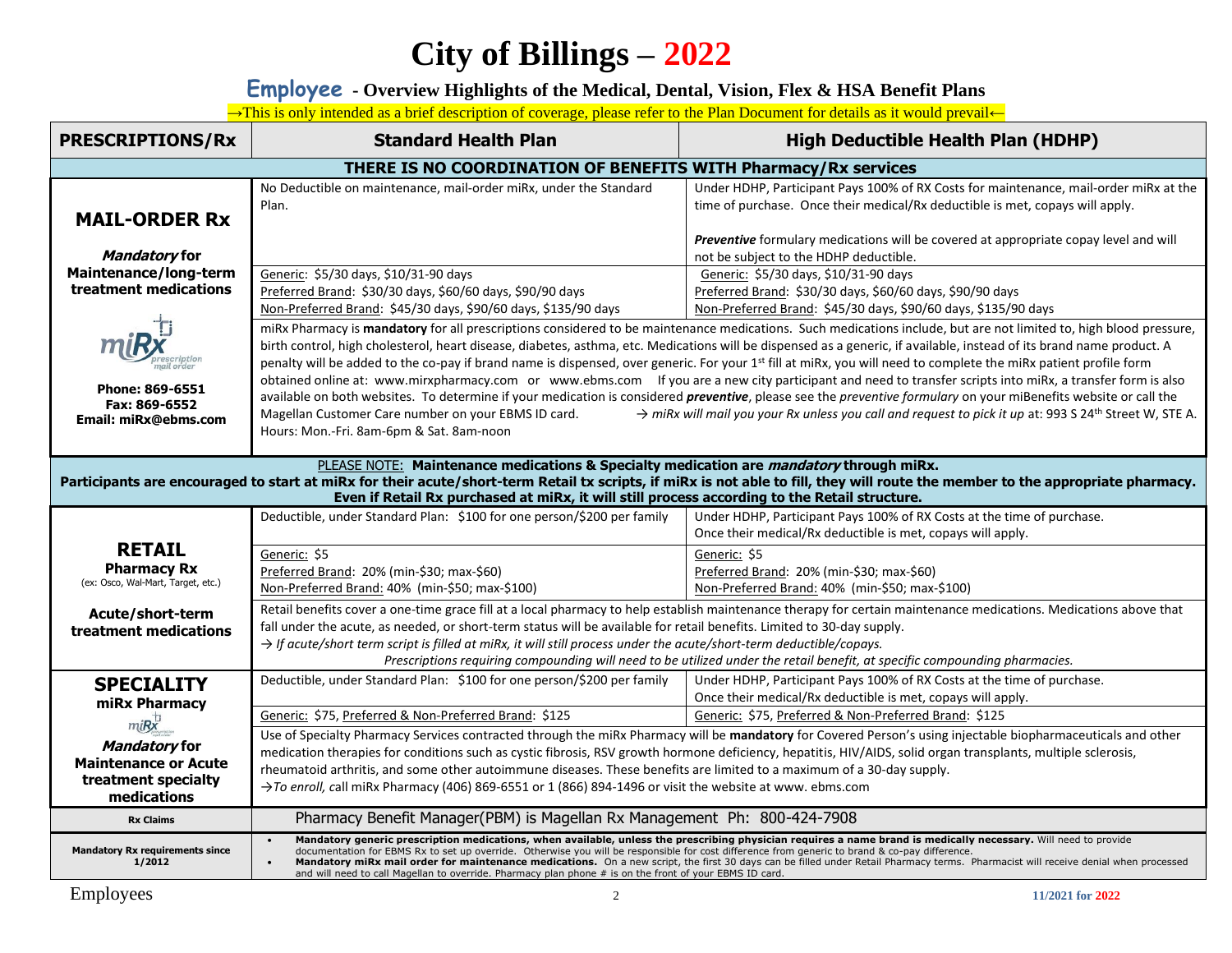### **Employee - Overview Highlights of the Medical, Dental, Vision, Flex & HSA Benefit Plans**

|                                                                                                                                                                | → This is only intended as a brief description of coverage, please refer to the Plan Document for details as it would prevail←                                                                                                                                                                                                                                                                                                                                                                                                                                                                                                                                                                       |                                                                                                                                                                                                                                                                                                                                                                                                                                                                                                                                                                                                                                                                                                                                                                                                                                                                                                                                                                                          |  |  |
|----------------------------------------------------------------------------------------------------------------------------------------------------------------|------------------------------------------------------------------------------------------------------------------------------------------------------------------------------------------------------------------------------------------------------------------------------------------------------------------------------------------------------------------------------------------------------------------------------------------------------------------------------------------------------------------------------------------------------------------------------------------------------------------------------------------------------------------------------------------------------|------------------------------------------------------------------------------------------------------------------------------------------------------------------------------------------------------------------------------------------------------------------------------------------------------------------------------------------------------------------------------------------------------------------------------------------------------------------------------------------------------------------------------------------------------------------------------------------------------------------------------------------------------------------------------------------------------------------------------------------------------------------------------------------------------------------------------------------------------------------------------------------------------------------------------------------------------------------------------------------|--|--|
|                                                                                                                                                                | <b>Standard Health Plan</b>                                                                                                                                                                                                                                                                                                                                                                                                                                                                                                                                                                                                                                                                          | High Deductible Health Plan (HDHP)                                                                                                                                                                                                                                                                                                                                                                                                                                                                                                                                                                                                                                                                                                                                                                                                                                                                                                                                                       |  |  |
| Avidia will be the Flex & HSA platform, administered by EBMS. Both accounts will have debit cards.                                                             |                                                                                                                                                                                                                                                                                                                                                                                                                                                                                                                                                                                                                                                                                                      |                                                                                                                                                                                                                                                                                                                                                                                                                                                                                                                                                                                                                                                                                                                                                                                                                                                                                                                                                                                          |  |  |
| <b>Health Savings Account</b><br>$(HSA)*$                                                                                                                      | Health savings account (HSA) is a tax-advantaged medical savings account available to taxpayers in the United States who are enrolled in a High<br>Deductible Health Plan (HDHP). The funds contributed to the account are not subject to federal income tax at the time of deposit and are to be used<br>for payment of medical, dental & vision expenses.                                                                                                                                                                                                                                                                                                                                          |                                                                                                                                                                                                                                                                                                                                                                                                                                                                                                                                                                                                                                                                                                                                                                                                                                                                                                                                                                                          |  |  |
| *Per Pay Period<br>Contributions are tax free if<br>used for qualified<br>health/dental/vision<br>expenses that are not<br>reimbursed by an insurance<br>plan. | HSA - Not available on a Standard Plan                                                                                                                                                                                                                                                                                                                                                                                                                                                                                                                                                                                                                                                               | 2022 H S A maximum annual contribution allowed per IRS:<br>\$3,650 for one person<br>\$7,300 if you have employee plus any number of dependents<br>Add'l \$1,000 Over Age 55, Catch up can be contributed<br>-Account balance carries over from year to year and is portable as a participant's<br>personal account.<br>-Employee only has access to the HSA \$ when it is in the account.<br>-Participant must ensure that expenses are eligible for tax-qualified.<br>-It is the participants responsibility to ensure they are eligible for an HSA<br>An ELIGIBLE employee to elect a health savings account (HSA) is anyone who is under<br>age 65 and:<br>Is covered under a high deductible health plan (HDHP)<br>Is not covered by any other health plan that is not a HDHP<br>Is not currently enrolled in Medicare or TRICARE<br>Has not received medical benefits through the VA during preceding 3 months<br>May not be claimed as a dependent on another person's tax return |  |  |
| <b>Flexible Spending Accounts</b>                                                                                                                              | A Flexible Spending Account (FSA) is a tax-favored program that allows employees to pay for eligible out-of-pocket health care and dependent care<br>expenses with pre-tax dollars. By using pre-tax dollars to pay for eligible health care and dependent care expenses, an FSA gives you an immediate<br>discount on these expenses that equals the taxes you would otherwise pay on that money.<br>Contribution period is the calendar year $1/1 - 12/31$ and you have to incur expenses and use the \$ in that timeframe. Only have 60 days after<br>contribution period ends to submit for reimbursement, or you will forfeit monies. If you separate service from the City, other rules apply. |                                                                                                                                                                                                                                                                                                                                                                                                                                                                                                                                                                                                                                                                                                                                                                                                                                                                                                                                                                                          |  |  |
| Health FSA (Medical Flex)                                                                                                                                      |                                                                                                                                                                                                                                                                                                                                                                                                                                                                                                                                                                                                                                                                                                      | 2022 maximum annual contribution allowed by the IRS: \$2850 - You have access to the entire amount elected on the first day you are eligible for<br>medical benefits.                                                                                                                                                                                                                                                                                                                                                                                                                                                                                                                                                                                                                                                                                                                                                                                                                    |  |  |
|                                                                                                                                                                |                                                                                                                                                                                                                                                                                                                                                                                                                                                                                                                                                                                                                                                                                                      | >HDHP NOTE: If you elect Medical Flex & HSA in combination, your flex account will be Limited in Scope, meaning you can only use it for vision and dental expenses.                                                                                                                                                                                                                                                                                                                                                                                                                                                                                                                                                                                                                                                                                                                                                                                                                      |  |  |
| Dependent Care Flex<br>(daycare)                                                                                                                               | IRS Maximum election: \$5,000 (per household) - Only have access to the \$ when it is in the dependent care account.                                                                                                                                                                                                                                                                                                                                                                                                                                                                                                                                                                                 |                                                                                                                                                                                                                                                                                                                                                                                                                                                                                                                                                                                                                                                                                                                                                                                                                                                                                                                                                                                          |  |  |
| <b>EBMS Contact Info</b>                                                                                                                                       |                                                                                                                                                                                                                                                                                                                                                                                                                                                                                                                                                                                                                                                                                                      |                                                                                                                                                                                                                                                                                                                                                                                                                                                                                                                                                                                                                                                                                                                                                                                                                                                                                                                                                                                          |  |  |
| <b>Employee Benefit</b><br><b>Management Services</b>                                                                                                          | 0000086 - City of Billings Client Services Call Center:<br>EBMS is our TPA - Third Party Administrator since we are a self-funded plan<br>ID cards are issued by EBMS. They are not reissued every calendar year.                                                                                                                                                                                                                                                                                                                                                                                                                                                                                    | Local Phone #:869-5505<br>Toll-Free Phone #: 866-660-8935<br>Visit www.ebms.com to set up access to your miBenefits account                                                                                                                                                                                                                                                                                                                                                                                                                                                                                                                                                                                                                                                                                                                                                                                                                                                              |  |  |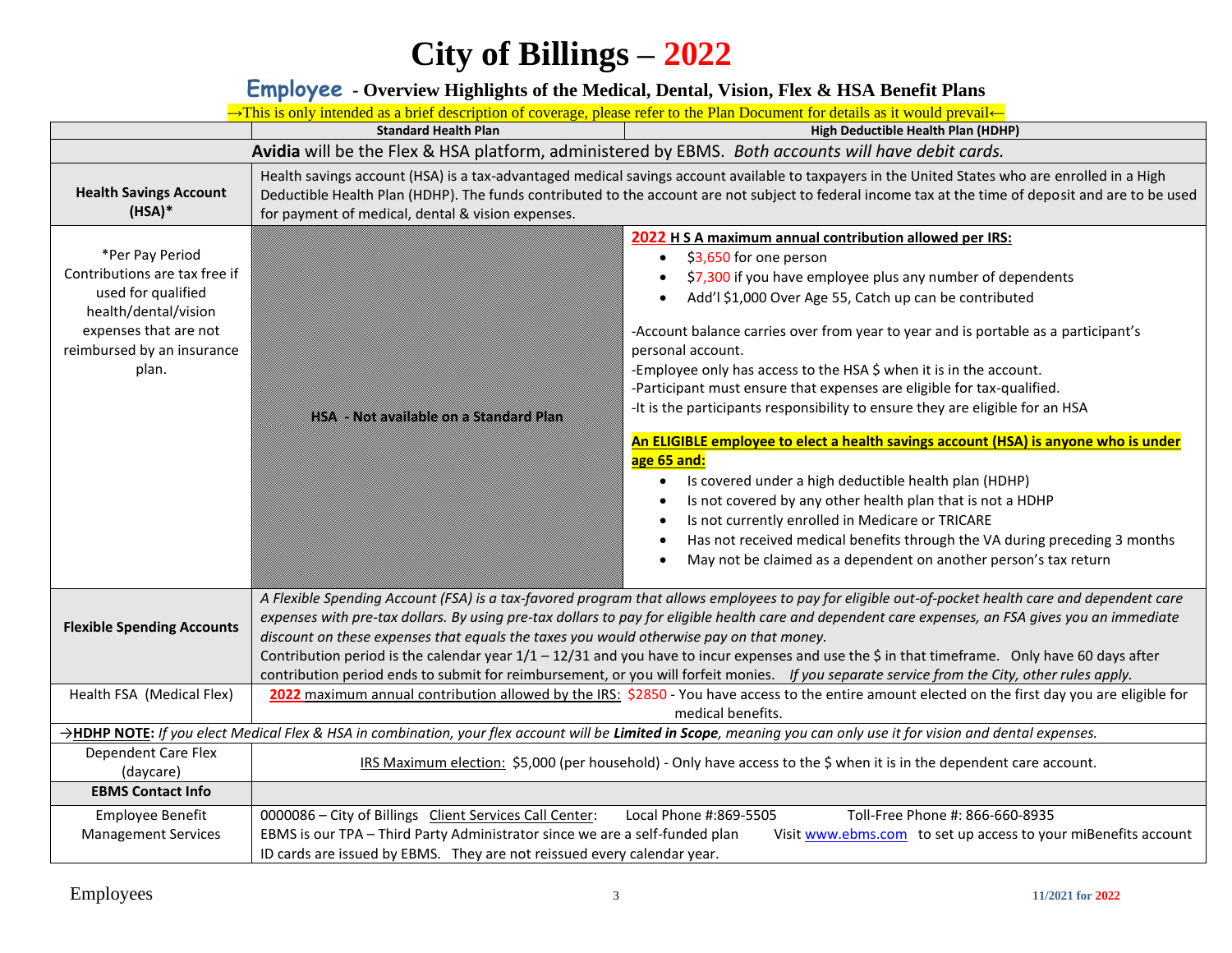**Employee - Overview Highlights of the Medical, Dental, Vision, Flex & HSA Benefit Plans**

→This is only intended as a brief description of coverage, please refer to the Plan Document for details as it would prevail←

| <b>DENTAL CARE</b> (Self-Insured Plan) Administered by EBMS, group # 0000086                                                                                                 |                                                                                                                   |                                 |  |  |  |
|------------------------------------------------------------------------------------------------------------------------------------------------------------------------------|-------------------------------------------------------------------------------------------------------------------|---------------------------------|--|--|--|
| Dental is separate from the Medical plan and there is no required network.                                                                                                   |                                                                                                                   |                                 |  |  |  |
| Voluntary election: Once enrolled, 2 (two) years of participation is required. Annually you have the option to enroll, cancel or change during open enrollment for new year. |                                                                                                                   |                                 |  |  |  |
| Tiers:                                                                                                                                                                       | Premiums: Pre-Tax deductions over 26 Pay Periods, per calendar year                                               |                                 |  |  |  |
|                                                                                                                                                                              | <b>Union/Bargaining positions</b>                                                                                 | <b>Non-Bargaining positions</b> |  |  |  |
| <b>Employee Only</b>                                                                                                                                                         | \$19.64 (\$510.64 annually)                                                                                       | \$9.82<br>(\$255.32 annually)   |  |  |  |
| Employee & Spouse                                                                                                                                                            | \$39.25 (\$1020.50 annually)                                                                                      |                                 |  |  |  |
| Employee & Child(ren)                                                                                                                                                        | \$48.97 (\$1273.22 annually)                                                                                      | (\$913.64 annually)<br>\$35.14  |  |  |  |
| Employee & Family                                                                                                                                                            | \$68.69 (\$1785.94 annually)                                                                                      |                                 |  |  |  |
|                                                                                                                                                                              |                                                                                                                   |                                 |  |  |  |
| Deductibles per calendar year:                                                                                                                                               | \$50 per person / \$100 per family unit & applies only to Class B & C Services                                    |                                 |  |  |  |
| Class A Services - Preventive                                                                                                                                                | 100%, up to frequency allowed<br>(see description of Class A Services in the Plan Document)                       |                                 |  |  |  |
| Maximum benefit annually allowed for:<br>Class B, D & D Services                                                                                                             | \$1,000 per calendar year, for Class B & C Services<br>\$1,500 - Lifetime maximum per person for Class D Services |                                 |  |  |  |
| Class B Services - Basic                                                                                                                                                     | 70%, up to the annual maximum allowed<br>(see description of Class B Services in the Plan Document)               |                                 |  |  |  |
| Class C Services - Major                                                                                                                                                     | 50%, up to the annual maximum allowed<br>(see description of Class C Services in the Plan Document)               |                                 |  |  |  |
| 50%, up to the annual maximum allowed<br>Class D Services-Orthodontics<br>(coverage for dependents under age 19)                                                             |                                                                                                                   |                                 |  |  |  |
| <b>Contacts:</b>                                                                                                                                                             |                                                                                                                   |                                 |  |  |  |
| <b>Employee Benefit Management Services (EBMS)</b>                                                                                                                           | Local Phone #:869-5505<br><b>Client Services Call Center:</b>                                                     | Toll-Free Phone #: 866-660-8935 |  |  |  |
| Dental Insurance Card                                                                                                                                                        | Will be issued by EBMS and it will have your ID number on it which is the same card you use for medical.          |                                 |  |  |  |
| Plan Document - Dental                                                                                                                                                       | Dental info is provided at the end of the Plan Document.                                                          |                                 |  |  |  |